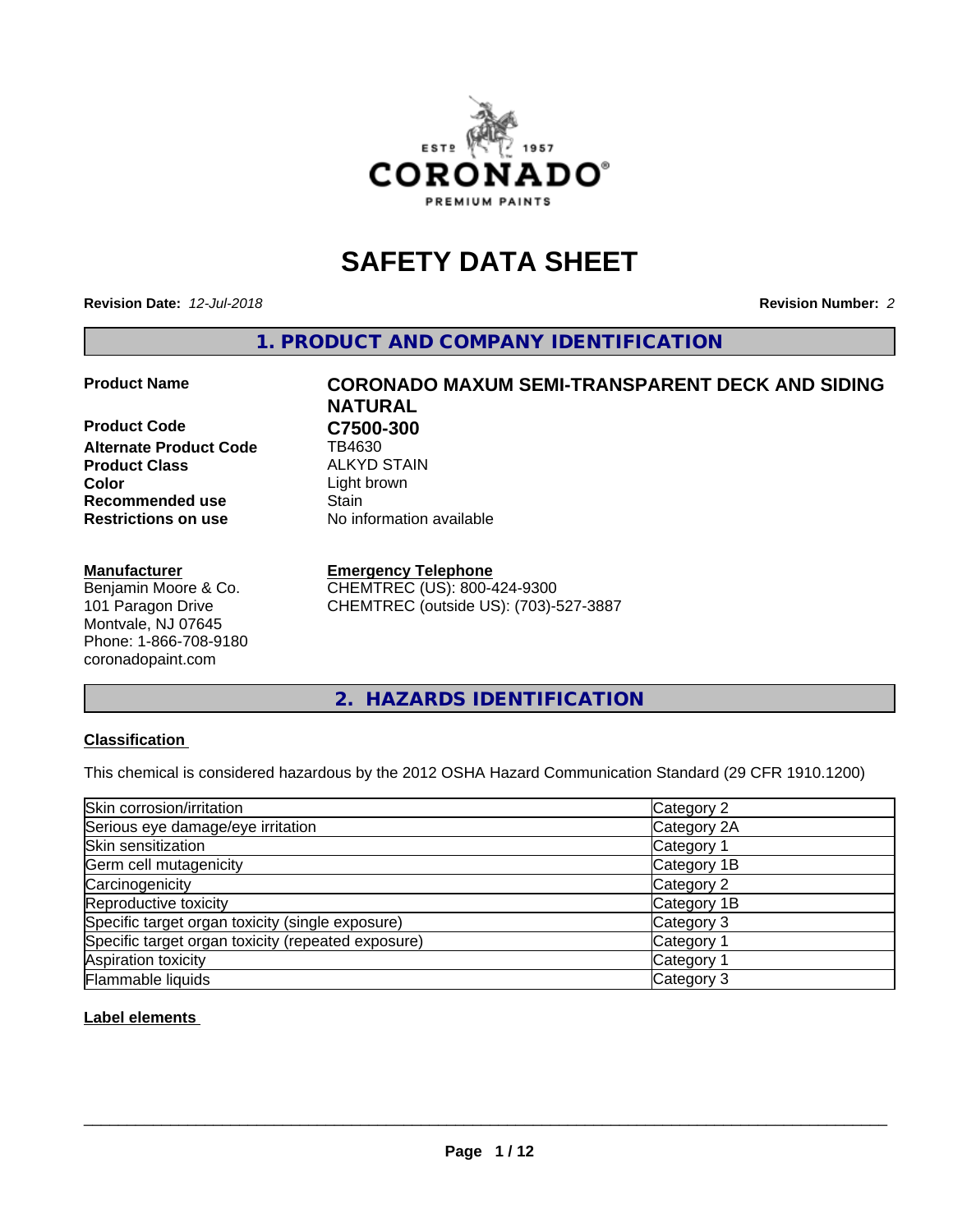**Odor** solvent

# **Danger**

# **Hazard statements**

Causes skin irritation Causes serious eye irritation May cause an allergic skin reaction May cause genetic defects Suspected of causing cancer May damage fertility or the unborn child May cause respiratory irritation Causes damage to organs through prolonged or repeated exposure May be fatal if swallowed and enters airways Flammable liquid and vapor



**Appearance** liquid

# **Precautionary Statements - Prevention**

Obtain special instructions before use Do not handle until all safety precautions have been read and understood Use personal protective equipment as required Wash face, hands and any exposed skin thoroughly after handling Contaminated work clothing should not be allowed out of the workplace Do not breathe dust/fume/gas/mist/vapors/spray Do not eat, drink or smoke when using this product Use only outdoors or in a well-ventilated area Keep away from heat, hot surfaces, sparks, open flames and other ignition sources. No smoking Keep container tightly closed Ground/bond container and receiving equipment Use explosion-proof electrical/ventilating/lighting/equipment Use only non-sparking tools Take precautionary measures against static discharge Keep cool Wear protective gloves/protective clothing/eye protection/face protection

# **Precautionary Statements - Response**

IF exposed or concerned: Get medical advice/attention

#### **Eyes**

IF IN EYES: Rinse cautiously with water for several minutes. Remove contact lenses, if present and easy to do. Continue rinsing

If eye irritation persists: Get medical advice/attention

# **Skin**

If skin irritation or rash occurs: Get medical advice/attention

IF ON SKIN (or hair): Remove/Take off immediately all contaminated clothing. Rinse skin with water/shower Wash contaminated clothing before reuse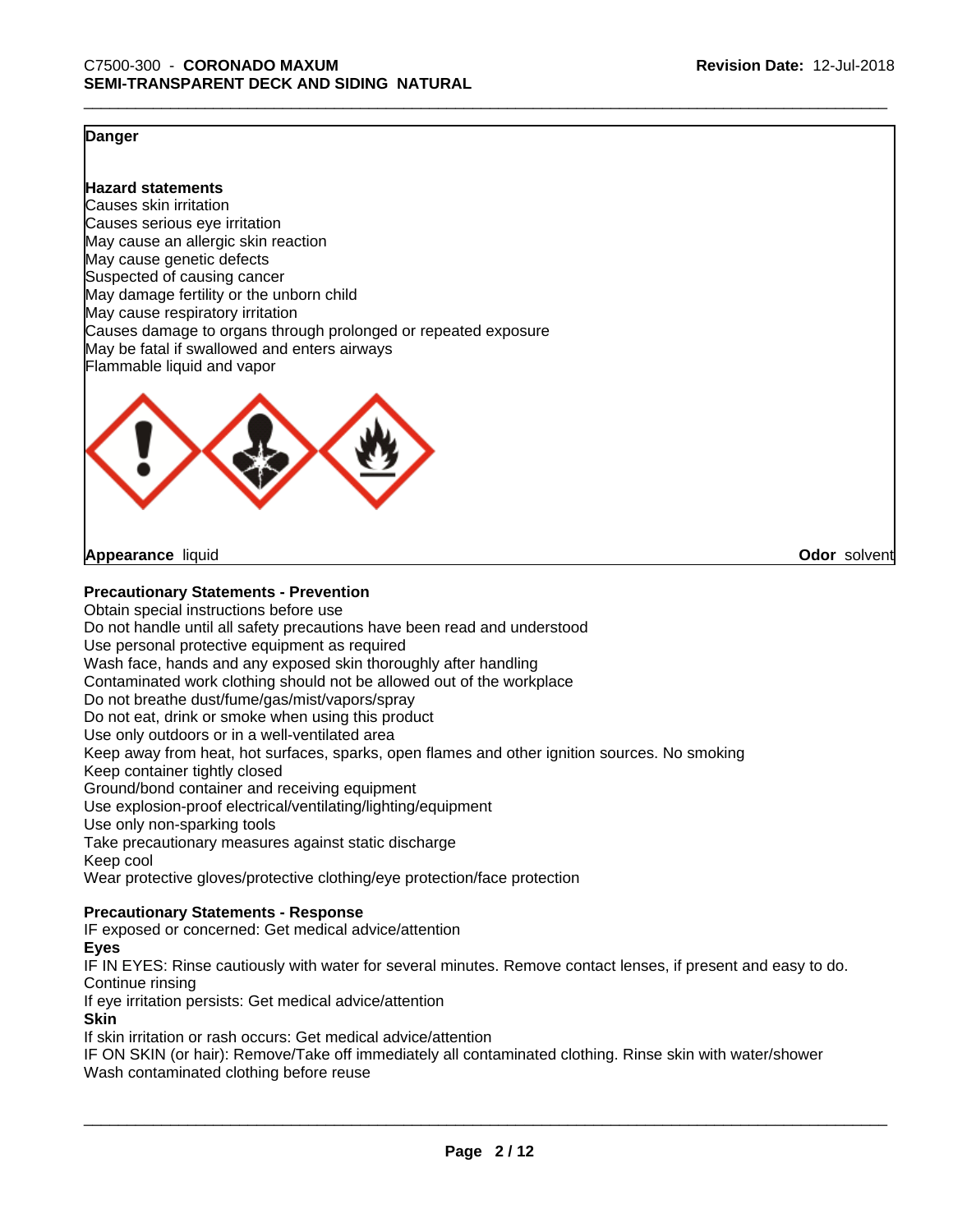# **Inhalation**

IF INHALED: Remove victim to fresh air and keep at rest in a position comfortable for breathing **Ingestion** IF SWALLOWED: Immediately call a POISON CENTER or doctor/physician Do NOT induce vomiting **Fire** In case of fire: Use CO2, dry chemical, or foam for extinction

# **Precautionary Statements - Storage**

Store locked up Store in a well-ventilated place. Keep container tightly closed

#### **Precautionary Statements - Disposal**

Dispose of contents/container to an approved waste disposal plant

# **Hazards not otherwise classified (HNOC)**

Rags, steel wool or waste soaked with this product may spontaneously catch fire if improperly discarded

#### **Other information**

1.2 % of the mixture consists of ingredient(s) of unknown toxicity

# **3. COMPOSITION/INFORMATION ON INGREDIENTS**

| <b>Chemical name</b>                         | CAS No.        | Weight-% |
|----------------------------------------------|----------------|----------|
| 4-Chlorobenzotrifluoride                     | 98-56-6        | 25       |
| Distillates, petroleum, hydrotreated light   | 64742-47-8     | 15       |
| Silica, amorphous                            | 7631-86-9      |          |
| Talc                                         | 14807-96-6     |          |
| Stoddard solvent                             | 8052-41-3      |          |
| Zinc borate hydrate                          | 138265-88-0    |          |
| Carbamic acid, 1H-benzimidazol-2-yl-, methyl | 10605-21-7     | 0.5      |
| ester                                        |                |          |
| Ethyl benzene                                | $100 - 41 - 4$ | 0.5      |
| Cobalt bis(2-ethylhexanoate)                 | 136-52-7       | 0.5      |
| Methyl ethyl ketoxime                        | 96-29-7        | 0.5      |

# **4. FIRST AID MEASURES**

| <b>General Advice</b> | If symptoms persist, call a physician. Show this safety data sheet to the doctor in<br>attendance.                                                                                                                                  |
|-----------------------|-------------------------------------------------------------------------------------------------------------------------------------------------------------------------------------------------------------------------------------|
| <b>Eye Contact</b>    | Immediately flush with plenty of water. After initial flushing, remove any contact<br>lenses and continue flushing for at least 15 minutes. Keep eye wide open while<br>rinsing. If symptoms persist, call a physician.             |
| <b>Skin Contact</b>   | Wash off immediately with soap and plenty of water while removing all<br>contaminated clothes and shoes. If skin irritation persists, call a physician. Wash<br>clothing before reuse. Destroy contaminated articles such as shoes. |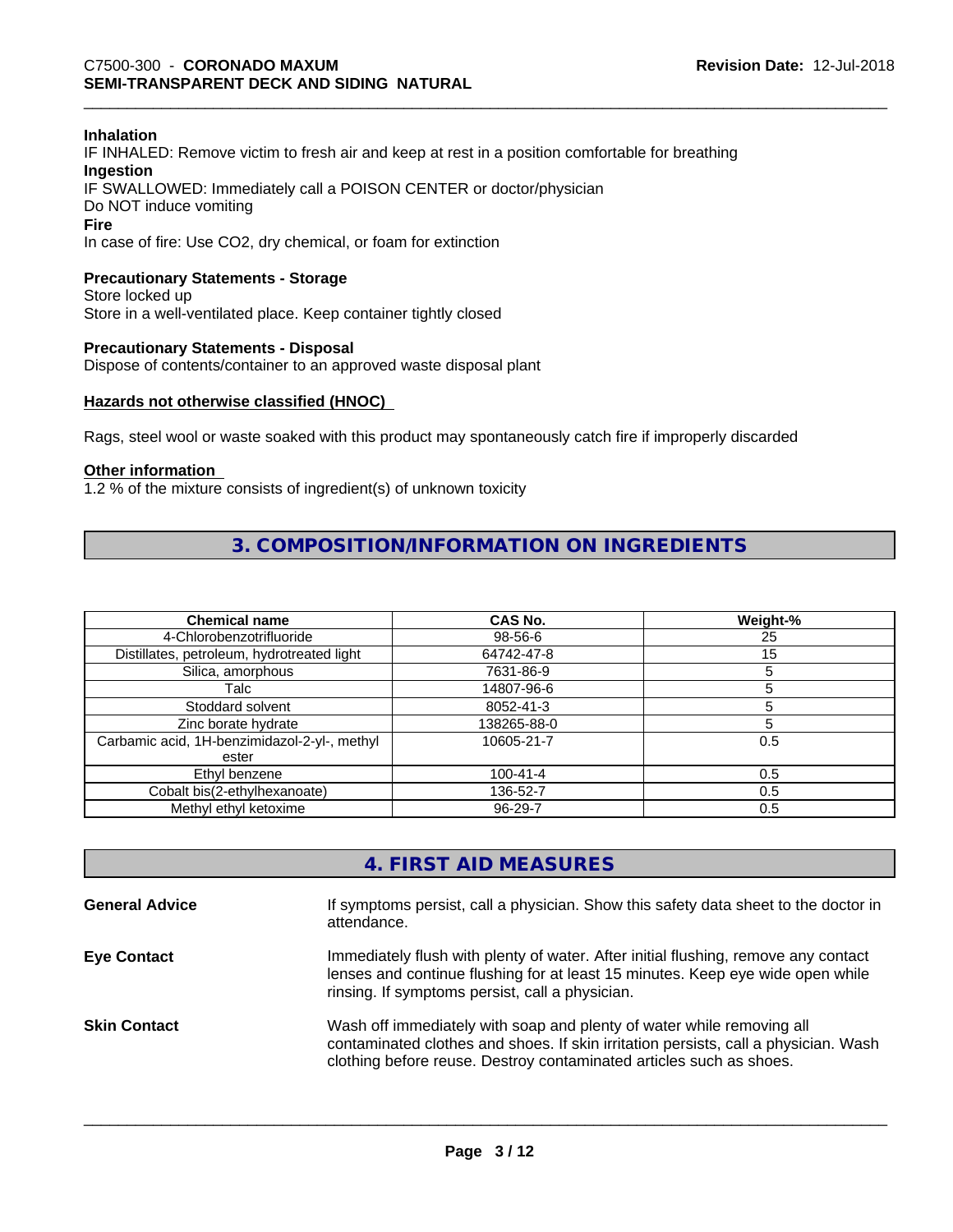| <b>Inhalation</b>                                | Move to fresh air. If symptoms persist, call a physician.<br>If not breathing, give artificial respiration. Call a physician immediately.                                                     |
|--------------------------------------------------|-----------------------------------------------------------------------------------------------------------------------------------------------------------------------------------------------|
| Ingestion                                        | Clean mouth with water and afterwards drink plenty of water. Do not induce<br>vomiting without medical advice. Never give anything by mouth to an unconscious<br>person. Consult a physician. |
| <b>Protection Of First-Aiders</b>                | Use personal protective equipment.                                                                                                                                                            |
| <b>Most Important</b><br><b>Symptoms/Effects</b> | May cause allergic skin reaction.                                                                                                                                                             |
| <b>Notes To Physician</b>                        | Treat symptomatically.                                                                                                                                                                        |

**5. FIRE-FIGHTING MEASURES**

| <b>Suitable Extinguishing Media</b>                                                 |                 | surrounding environment.       | Foam, dry powder or water. Use extinguishing measures<br>that are appropriate to local circumstances and the                                                                                                                                |
|-------------------------------------------------------------------------------------|-----------------|--------------------------------|---------------------------------------------------------------------------------------------------------------------------------------------------------------------------------------------------------------------------------------------|
| <b>Protective Equipment And Precautions For</b><br><b>Firefighters</b>              |                 | and full protective gear.      | As in any fire, wear self-contained breathing apparatus<br>pressure-demand, MSHA/NIOSH (approved or equivalent)                                                                                                                             |
| <b>Specific Hazards Arising From The Chemical</b>                                   |                 | vapors.                        | Combustible material. Closed containers may rupture if<br>exposed to fire or extreme heat. Keep product and empty<br>container away from heat and sources of ignition. Thermal<br>decomposition can lead to release of irritating gases and |
| <b>Sensitivity To Mechanical Impact</b>                                             |                 | No                             |                                                                                                                                                                                                                                             |
| <b>Sensitivity To Static Discharge</b>                                              |                 | Yes                            |                                                                                                                                                                                                                                             |
| <b>Flash Point Data</b><br>Flash Point (°F)<br>Flash Point (°C)<br><b>Method</b>    |                 | 107<br>42<br><b>PMCC</b>       |                                                                                                                                                                                                                                             |
| <b>Flammability Limits In Air</b>                                                   |                 |                                |                                                                                                                                                                                                                                             |
| Lower flammability limit:<br><b>Upper flammability limit:</b>                       |                 | Not available<br>Not available |                                                                                                                                                                                                                                             |
| <b>NFPA</b><br>Health: 1                                                            | Flammability: 2 | Instability: 0                 | <b>Special: Not Applicable</b>                                                                                                                                                                                                              |
| <b>NFPA Legend</b><br>0 - Not Hazardous<br>1 - Slightly<br>2 - Moderate<br>3 - High |                 |                                |                                                                                                                                                                                                                                             |

4 - Severe

*The ratings assigned are only suggested ratings, the contractor/employer has ultimate responsibilities for NFPA ratings where this system is used.*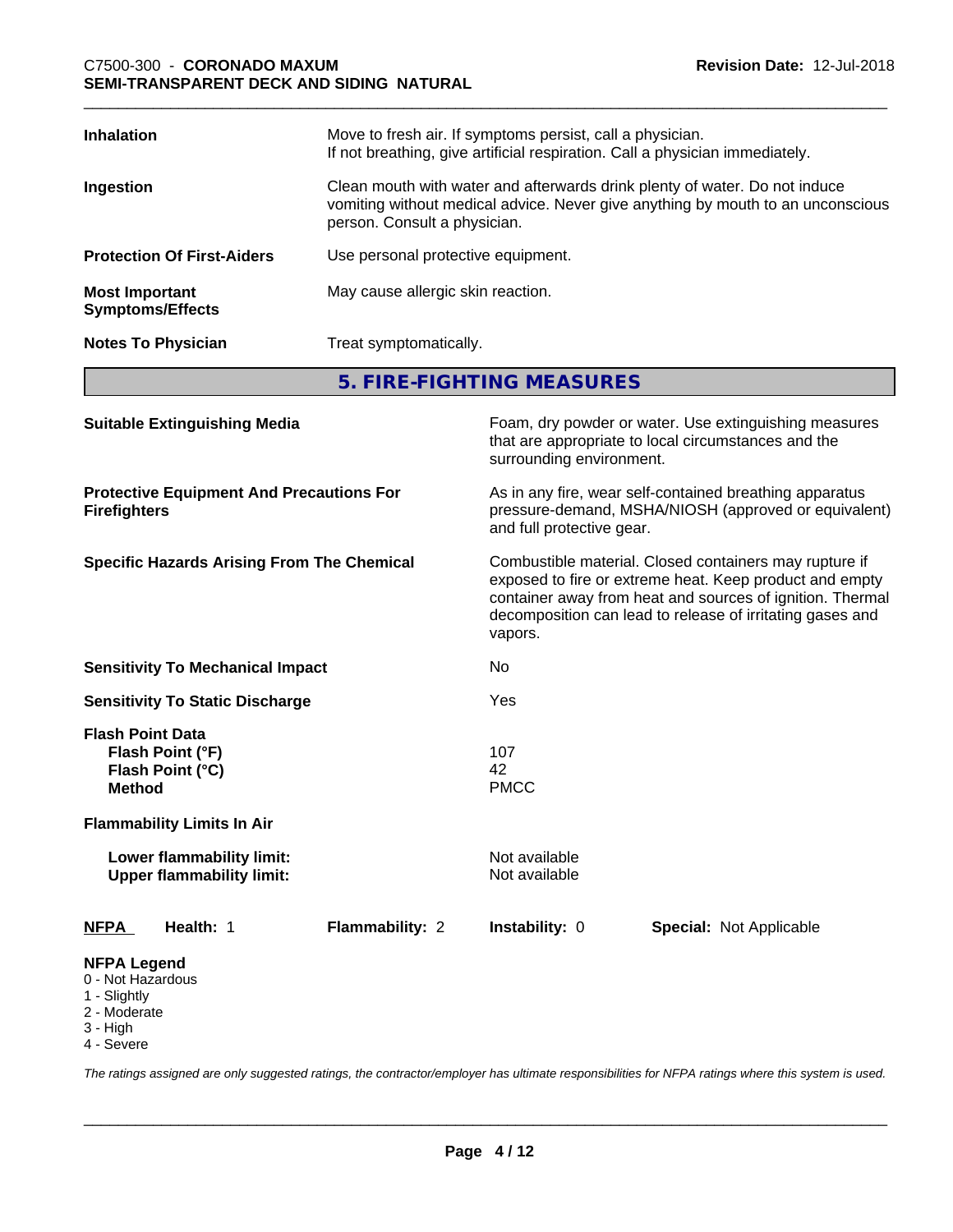*Additional information regarding the NFPA rating system is available from the National Fire Protection Agency (NFPA) at www.nfpa.org.*

|                                  | 6. ACCIDENTAL RELEASE MEASURES                                                                                                                                                                                                                                                                                                                                                                |
|----------------------------------|-----------------------------------------------------------------------------------------------------------------------------------------------------------------------------------------------------------------------------------------------------------------------------------------------------------------------------------------------------------------------------------------------|
| <b>Personal Precautions</b>      | Use personal protective equipment. Remove all sources of ignition.                                                                                                                                                                                                                                                                                                                            |
| <b>Other Information</b>         | Prevent further leakage or spillage if safe to do so. Do not allow material to<br>contaminate ground water system. Prevent product from entering drains. Do not<br>flush into surface water or sanitary sewer system. Local authorities should be<br>advised if significant spillages cannot be contained.                                                                                    |
| <b>Environmental precautions</b> | See Section 12 for additional Ecological Information.                                                                                                                                                                                                                                                                                                                                         |
| <b>Methods for Cleaning Up</b>   | Dam up. Soak up with inert absorbent material. Pick up and transfer to properly<br>labeled containers. Clean contaminated surface thoroughly.                                                                                                                                                                                                                                                 |
|                                  | 7. HANDLING AND STORAGE                                                                                                                                                                                                                                                                                                                                                                       |
| <b>Handling</b>                  | Use only in area provided with appropriate exhaust ventilation. Do not breathe<br>vapors or spray mist. Wear personal protective equipment. Take precautionary<br>measures against static discharges. To avoid ignition of vapors by static electricity<br>discharge, all metal parts of the equipment must be grounded. Keep away from<br>open flames, hot surfaces and sources of ignition. |
| <b>Storage</b>                   | Keep containers tightly closed in a dry, cool and well-ventilated place. Keep away<br>from heat. Keep away from open flames, hot surfaces and sources of ignition.<br>Keep in properly labeled containers. Keep out of the reach of children.                                                                                                                                                 |
|                                  | <b>DANGER</b> - Rags, steel wool or waste soaked with this product may<br>spontaneously catch fire if improperly discarded. Immediately after use, place<br>rags, steel wool or waste in a sealed water-filled metal container.                                                                                                                                                               |
| <b>Incompatible Materials</b>    | Incompatible with strong acids and bases and strong oxidizing agents.                                                                                                                                                                                                                                                                                                                         |

# **8. EXPOSURE CONTROLS / PERSONAL PROTECTION**

# **Exposure Limits**

| <b>Chemical name</b>     | <b>ACGIH TLV</b>           | <b>OSHA PEL</b>                               |
|--------------------------|----------------------------|-----------------------------------------------|
| 4-Chlorobenzotrifluoride | $2.5 \text{ mg/m}^3$ - TWA | $2.5 \text{ mg/m}^3$ - TWA                    |
| Silica, amorphous        | N/E                        | 20 mppcf - TWA                                |
| Talc                     | $2 \text{ mg/m}^3$ - TWA   | 20 mppcf - TWA                                |
| Stoddard solvent         | 100 ppm - TWA              | 500 ppm - TWA<br>2900 mg/m <sup>3</sup> - TWA |
| Ethyl benzene            | 20 ppm - TWA               | 100 ppm - TWA<br>435 mg/m $3$ - TWA           |

# **Legend**

ACGIH - American Conference of Governmental Industrial Hygienists Exposure Limits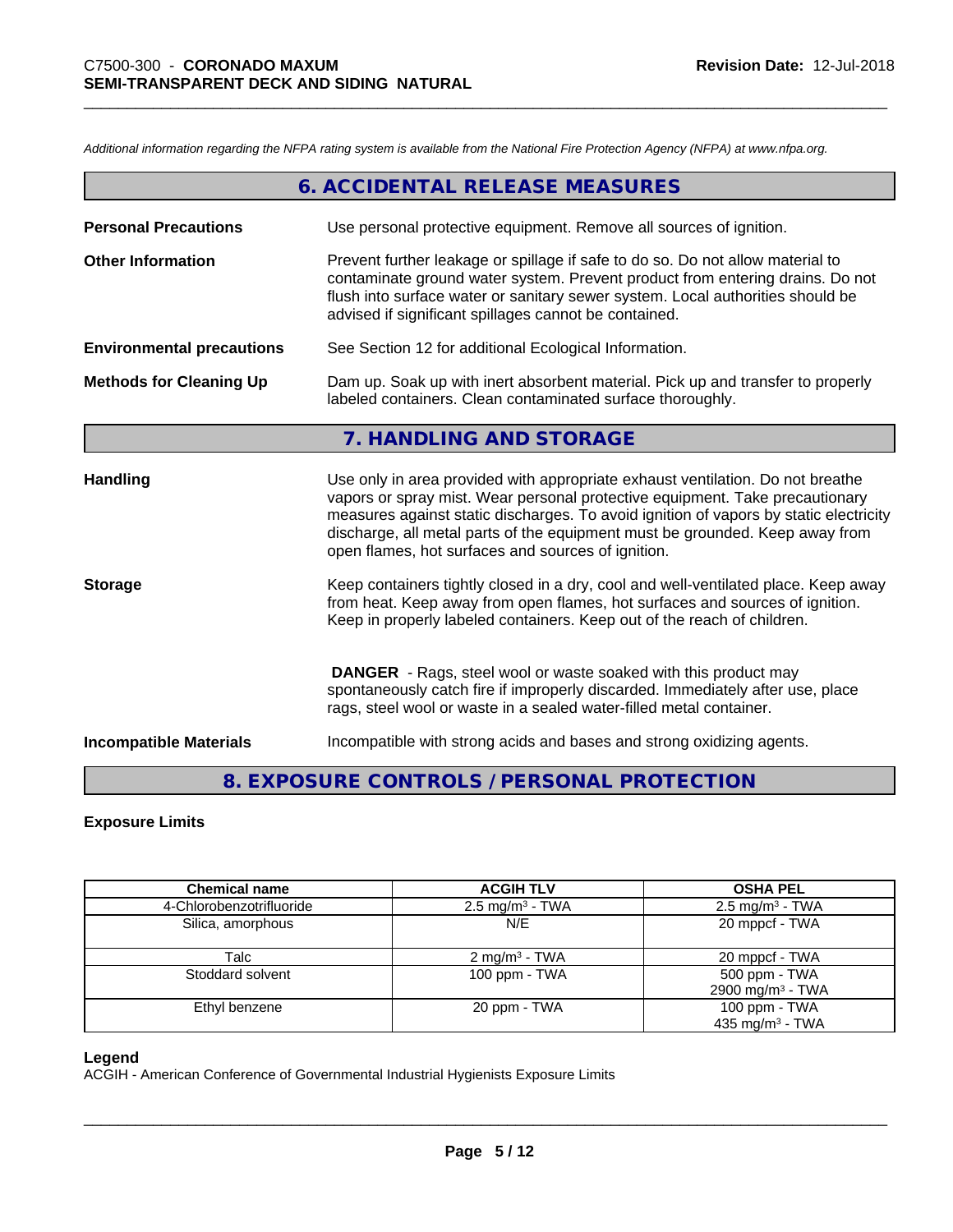OSHA - Occupational Safety & Health Administration Exposure Limits N/E - Not Established

| <b>Engineering Measures</b>                                                           | Ensure adequate ventilation, especially in confined areas.                                                                                                                                                                                                                                                                                                                                                     |
|---------------------------------------------------------------------------------------|----------------------------------------------------------------------------------------------------------------------------------------------------------------------------------------------------------------------------------------------------------------------------------------------------------------------------------------------------------------------------------------------------------------|
| <b>Personal Protective Equipment</b>                                                  |                                                                                                                                                                                                                                                                                                                                                                                                                |
| <b>Eye/Face Protection</b><br><b>Skin Protection</b><br><b>Respiratory Protection</b> | Safety glasses with side-shields.<br>Long sleeved clothing. Protective gloves.<br>In operations where exposure limits are exceeded, use a NIOSH approved<br>respirator that has been selected by a technically qualified person for the specific<br>work conditions. When spraying the product or applying in confined areas, wear a<br>NIOSH approved respirator specified for paint spray or organic vapors. |
| <b>Hygiene Measures</b>                                                               | Avoid contact with skin, eyes and clothing. Remove and wash contaminated<br>clothing before re-use. Wash thoroughly after handling. When using do not eat,<br>drink or smoke.                                                                                                                                                                                                                                  |

# **9. PHYSICAL AND CHEMICAL PROPERTIES**

**Appearance** liquid **Odor** solvent **Odor Threshold** No information available **Density (lbs/gal)** 9.25 - 9.35 **Specific Gravity** 1.10 - 1.13 **pH** No information available **Viscosity (cps)** No information available **Solubility(ies)**<br> **Solubility**<br> **Water solubility**<br> **Water solubility Evaporation Rate Evaporation Rate No information available Vapor pressure @20 °C (kPa)** No information available **Vapor density No information available No information available Wt. % Solids** 55 - 65 **Vol. % Solids** 50 - 60 **Wt. % Volatiles** 35 - 45 **Vol. % Volatiles** 40 - 50 **VOC Regulatory Limit (g/L)** <250 **Boiling Point (°F)** 279 **Boiling Point (°C)** 137 **Freezing Point (°F)** No information available **Freezing Point (°C)** No information available **Flash Point (°F)** 107 **Flash Point (°C)** 42<br> **Method** PMCC **Method** PMCC **Flammability (solid, gas)** Not applicable **Upper flammability limit:** No information available **Lower flammability limit:**  $\qquad \qquad \qquad$  No information available **Autoignition Temperature (°F)** No information available **Autoignition Temperature (°C)**<br> **Decomposition Temperature (°F)** No information available **Decomposition Temperature (°F) Decomposition Temperature (°C)** No information available<br> **Partition coefficient Partition available Partition coefficient** 

**No information available**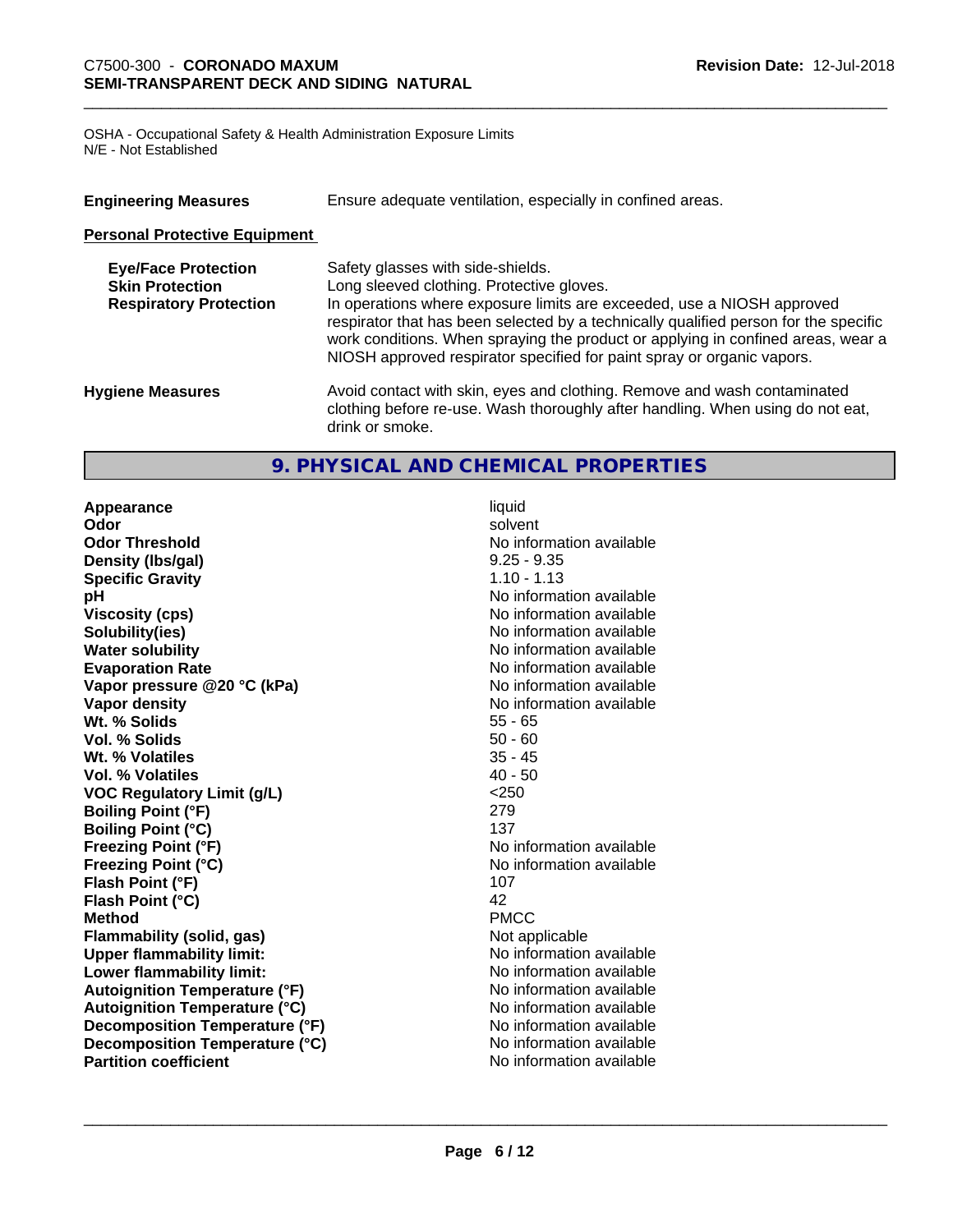# **10. STABILITY AND REACTIVITY**

| <b>Reactivity</b>                       | Not Applicable                                                                           |
|-----------------------------------------|------------------------------------------------------------------------------------------|
| <b>Chemical Stability</b>               | Stable under normal conditions. Hazardous polymerisation<br>does not occur.              |
| <b>Conditions to avoid</b>              | Keep away from open flames, hot surfaces, static<br>electricity and sources of ignition. |
| <b>Incompatible Materials</b>           | Incompatible with strong acids and bases and strong<br>oxidizing agents.                 |
| <b>Hazardous Decomposition Products</b> | Thermal decomposition can lead to release of irritating<br>gases and vapors.             |
| Possibility of hazardous reactions      | None under normal conditions of use.                                                     |

# **11. TOXICOLOGICAL INFORMATION**

| <b>Product Information</b>                                                                                                                     |                                                                                                                                                                                                                                                                                                                                                                                                                                                 |  |  |
|------------------------------------------------------------------------------------------------------------------------------------------------|-------------------------------------------------------------------------------------------------------------------------------------------------------------------------------------------------------------------------------------------------------------------------------------------------------------------------------------------------------------------------------------------------------------------------------------------------|--|--|
| Information on likely routes of exposure                                                                                                       |                                                                                                                                                                                                                                                                                                                                                                                                                                                 |  |  |
| <b>Principal Routes of Exposure</b>                                                                                                            | Eye contact, skin contact and inhalation.                                                                                                                                                                                                                                                                                                                                                                                                       |  |  |
| <b>Acute Toxicity</b>                                                                                                                          |                                                                                                                                                                                                                                                                                                                                                                                                                                                 |  |  |
| <b>Product Information</b>                                                                                                                     | Repeated or prolonged exposure to organic solvents may lead to permanent brain<br>and nervous system damage. Intentional misuse by deliberately concentrating and<br>inhaling vapors may be harmful or fatal.                                                                                                                                                                                                                                   |  |  |
|                                                                                                                                                | Symptoms related to the physical, chemical and toxicological characteristics                                                                                                                                                                                                                                                                                                                                                                    |  |  |
| <b>Symptoms</b>                                                                                                                                | No information available.                                                                                                                                                                                                                                                                                                                                                                                                                       |  |  |
|                                                                                                                                                | Delayed and immediate effects as well as chronic effects from short and long-term exposure                                                                                                                                                                                                                                                                                                                                                      |  |  |
| Eye contact<br><b>Skin contact</b>                                                                                                             | Contact with eyes may cause irritation.<br>May cause skin irritation and/or dermatitis. Prolonged skin contact may defat the<br>skin and produce dermatitis.                                                                                                                                                                                                                                                                                    |  |  |
| Ingestion<br><b>Inhalation</b>                                                                                                                 | Ingestion may cause irritation to mucous membranes. Small amounts of this<br>product aspirated into the respiratory system during ingestion or vomiting may<br>cause mild to severe pulmonary injury, possibly progressing to death.<br>High vapor / aerosol concentrations are irritating to the eyes, nose, throat and<br>lungs and may cause headaches, dizziness, drowsiness, unconsciousness, and<br>other central nervous system effects. |  |  |
| <b>Sensitization</b><br><b>Neurological Effects</b><br><b>Mutagenic Effects</b><br><b>Reproductive Effects</b><br><b>Developmental Effects</b> | May cause an allergic skin reaction.<br>No information available.<br>No information available.<br>May damage fertility or the unborn child.<br>No information available.                                                                                                                                                                                                                                                                        |  |  |
|                                                                                                                                                |                                                                                                                                                                                                                                                                                                                                                                                                                                                 |  |  |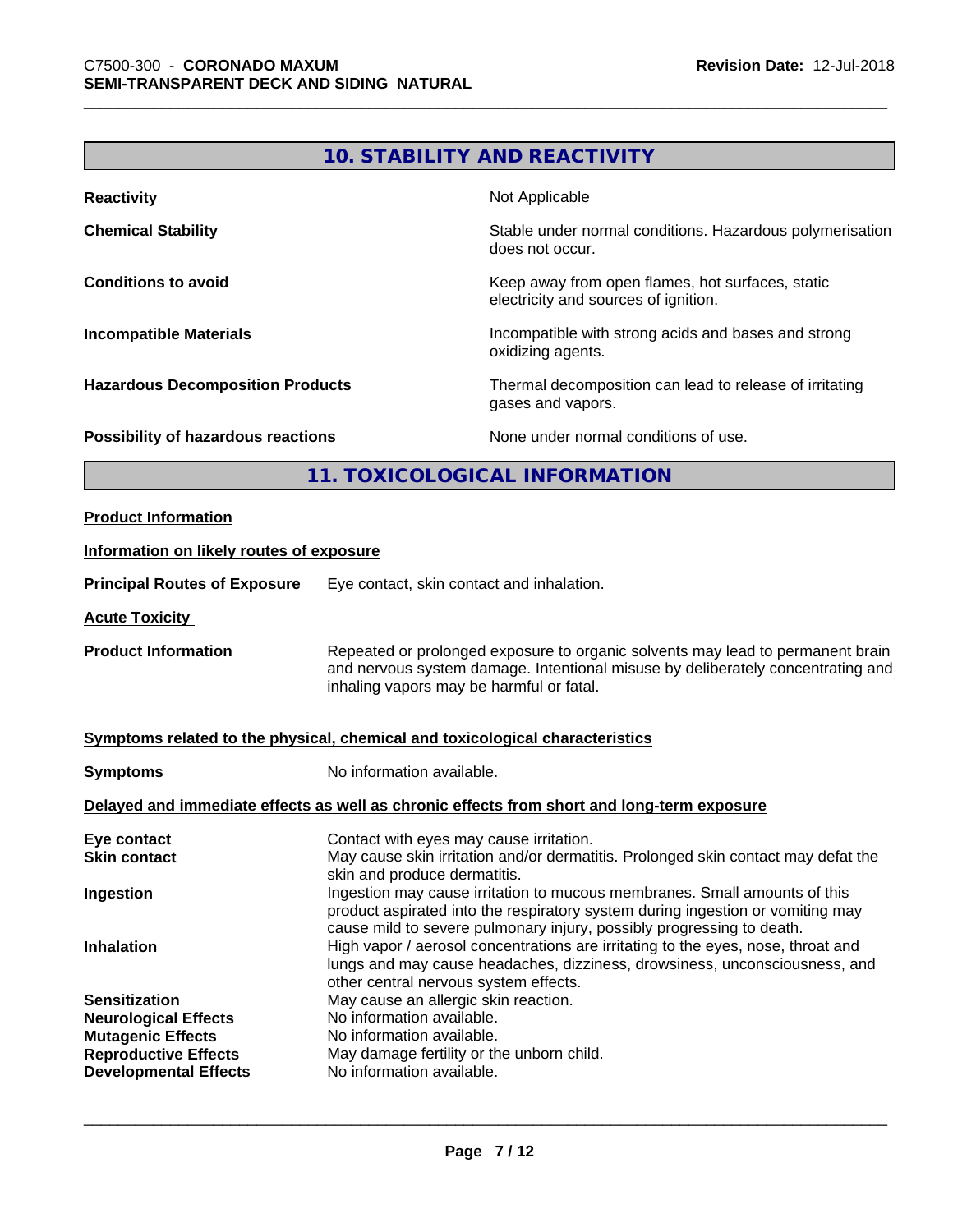| <b>Target organ effects</b><br><b>STOT - repeated exposure</b><br><b>STOT - single exposure</b><br>Other adverse effects<br><b>Aspiration Hazard</b>                                                                                                                                                                                                                                                                                                                                                                                                                                                                                                                                                                                                                                                                                                                                                                                                                                                                                                                                                                   | No information available.<br>No information available.<br>No information available.<br>No information available.<br>May be harmful if swallowed and enters airways. Small amounts of this product<br>aspirated into the respiratory system during ingestion or vomiting may cause mild<br>to severe pulmonary injury, possibly progressing to death. |
|------------------------------------------------------------------------------------------------------------------------------------------------------------------------------------------------------------------------------------------------------------------------------------------------------------------------------------------------------------------------------------------------------------------------------------------------------------------------------------------------------------------------------------------------------------------------------------------------------------------------------------------------------------------------------------------------------------------------------------------------------------------------------------------------------------------------------------------------------------------------------------------------------------------------------------------------------------------------------------------------------------------------------------------------------------------------------------------------------------------------|------------------------------------------------------------------------------------------------------------------------------------------------------------------------------------------------------------------------------------------------------------------------------------------------------------------------------------------------------|
| <b>Numerical measures of toxicity</b>                                                                                                                                                                                                                                                                                                                                                                                                                                                                                                                                                                                                                                                                                                                                                                                                                                                                                                                                                                                                                                                                                  |                                                                                                                                                                                                                                                                                                                                                      |
| Unknown acute toxicity                                                                                                                                                                                                                                                                                                                                                                                                                                                                                                                                                                                                                                                                                                                                                                                                                                                                                                                                                                                                                                                                                                 | 1.2 % of the mixture consists of ingredient(s) of unknown toxicity                                                                                                                                                                                                                                                                                   |
|                                                                                                                                                                                                                                                                                                                                                                                                                                                                                                                                                                                                                                                                                                                                                                                                                                                                                                                                                                                                                                                                                                                        | The following values are calculated based on chapter 3.1 of the GHS document                                                                                                                                                                                                                                                                         |
| <b>ATEmix (oral)</b><br><b>ATEmix (dermal)</b><br><b>ATEmix (inhalation-dust/mist)</b>                                                                                                                                                                                                                                                                                                                                                                                                                                                                                                                                                                                                                                                                                                                                                                                                                                                                                                                                                                                                                                 | 20990 mg/kg<br>5276 mg/kg<br>51                                                                                                                                                                                                                                                                                                                      |
| <b>Component Information</b>                                                                                                                                                                                                                                                                                                                                                                                                                                                                                                                                                                                                                                                                                                                                                                                                                                                                                                                                                                                                                                                                                           |                                                                                                                                                                                                                                                                                                                                                      |
| <b>Acute Toxicity</b>                                                                                                                                                                                                                                                                                                                                                                                                                                                                                                                                                                                                                                                                                                                                                                                                                                                                                                                                                                                                                                                                                                  |                                                                                                                                                                                                                                                                                                                                                      |
| 4-Chlorobenzotrifluoride<br>LD50 Oral: (Rat) mg/kg<br>LD50 Dermal: mg/kg (Rabbit)<br>LC50 Inhalation (Vapor): mg/L (Rat, 4 hr.)<br>Distillates, petroleum, hydrotreated light<br>LD50 Oral: $> 5,000$ mg/kg (Rat)<br>LD50 Dermal: $> 3,000$ mg/kg (Rabbit)<br>Silica, amorphous<br>LD50 Oral: $>$ 5000 mg/kg (Rat)<br>LD50 Dermal: 2,000 mg/kg (Rabbit)<br>LC50 Inhalation (Dust): $> 2$ mg/L<br>Stoddard solvent<br>LD50 Oral: $> 5,000$ mg/kg (Rat)<br>LD50 Dermal: $> 3160$ mg/kg (Rabbit)<br>LC50 Inhalation (Vapor): $> 6.1$ mg/L (Rat)<br>Zinc borate hydrate<br>LD50 Oral: > 10000 mg/kg (Rat) vendor data<br>LD50 Dermal: $> 10000$ mg/kg (Rabbit)<br>LC50 Inhalation (Dust): $>$ 5 mg/L (Rat, 4 hr.)<br>Carbamic acid, 1H-benzimidazol-2-yl-, methyl ester<br>LD50 Oral: 6400 mg/kg (Rat)<br>LD50 Dermal: 8500 mg/kg (Rabbit)<br>Ethyl benzene<br>LD50 Oral: mg/kg (Rat)<br>LD50 Dermal: > mg/kg (Rabbit)<br>LC50 Inhalation (Vapor): mg/m <sup>3</sup> (Rat, 2 hr.)<br>Methyl ethyl ketoxime<br>LD50 Oral: 930 mg/kg (Rat)<br>LD50 Dermal: 200 µL/kg (Rabbit)<br>LC50 Inhalation (Vapor): $> 4.8$ mg/L (Rat) |                                                                                                                                                                                                                                                                                                                                                      |
| Carcinogenicity                                                                                                                                                                                                                                                                                                                                                                                                                                                                                                                                                                                                                                                                                                                                                                                                                                                                                                                                                                                                                                                                                                        |                                                                                                                                                                                                                                                                                                                                                      |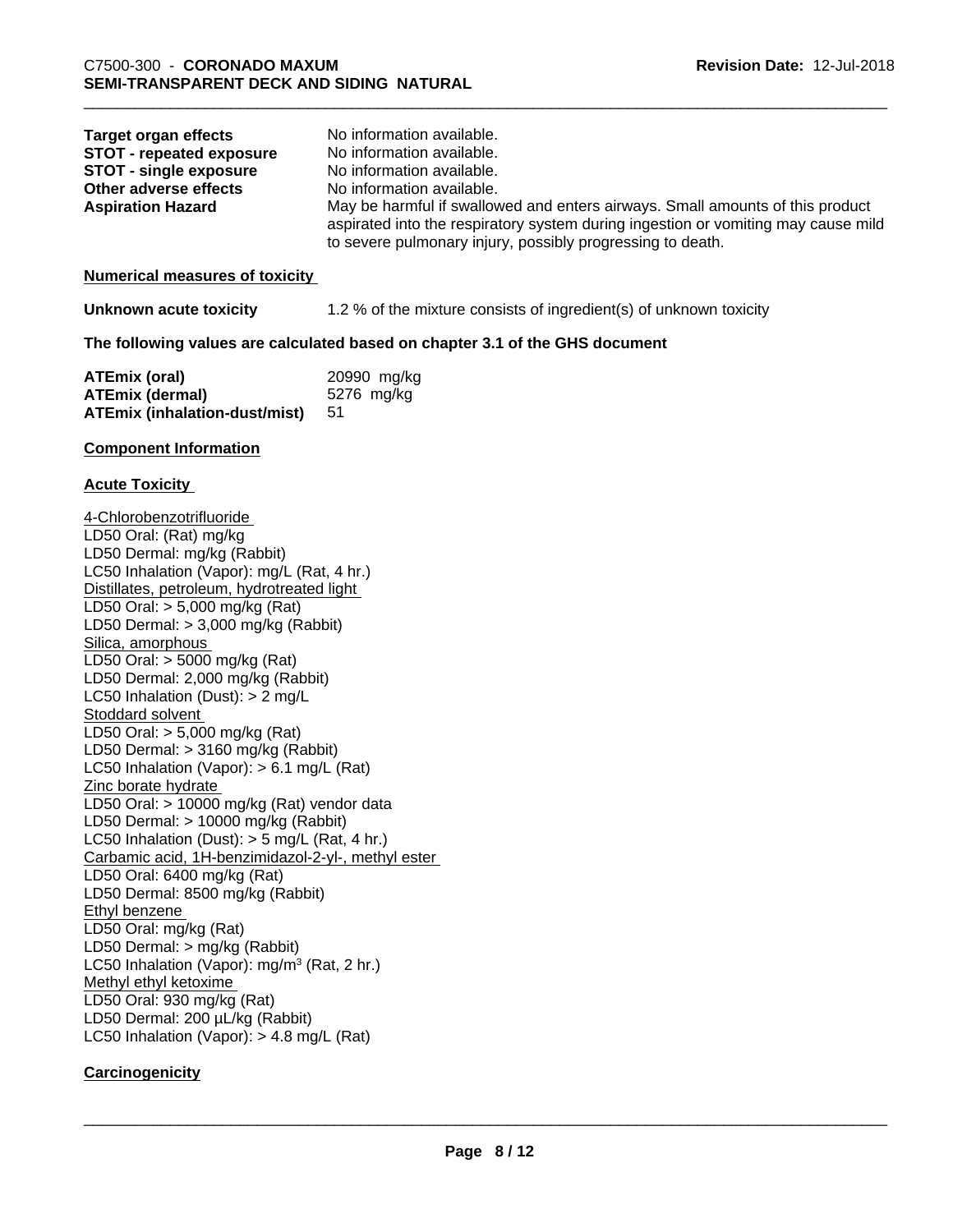*The information below indicateswhether each agency has listed any ingredient as a carcinogen:.*

| <b>Chemical name</b>         | <b>IARC</b>         | <b>NTP</b> | <b>OSHA</b> |
|------------------------------|---------------------|------------|-------------|
|                              | 2B - Possible Human |            | Listed      |
| Ethyl benzene                | Carcinoɑen          |            |             |
|                              | 2B - Possible Human |            | Listed      |
| Cobalt bis(2-ethylhexanoate) | Carcinogen          |            |             |

• Cobalt and cobalt compounds are listed as possible human carcinogens by IARC (2B). However, there is inadequate evidence of the carcinogenicity of cobalt and cobalt compounds in humans.

#### **Legend**

IARC - International Agency for Research on Cancer NTP - National Toxicity Program OSHA - Occupational Safety & Health Administration

**12. ECOLOGICAL INFORMATION**

# **Ecotoxicity Effects**

The environmental impact of this product has not been fully investigated.

# **Product Information**

# **Acute Toxicity to Fish**

No information available

# **Acute Toxicity to Aquatic Invertebrates**

No information available

# **Acute Toxicity to Aquatic Plants**

No information available

# **Persistence / Degradability**

No information available.

# **Bioaccumulation**

There is no data for this product.

# **Mobility in Environmental Media**

No information available.

# **Ozone**

No information available

# **Component Information**

# **Acute Toxicity to Fish**

Carbamic acid, 1H-benzimidazol-2-yl-, methyl ester LC50: 1.5 mg/L (Rainbow Trout - 96 hr.) Ethyl benzene LC50: 12.1 mg/L (Fathead Minnow - 96 hr.) Methyl ethyl ketoxime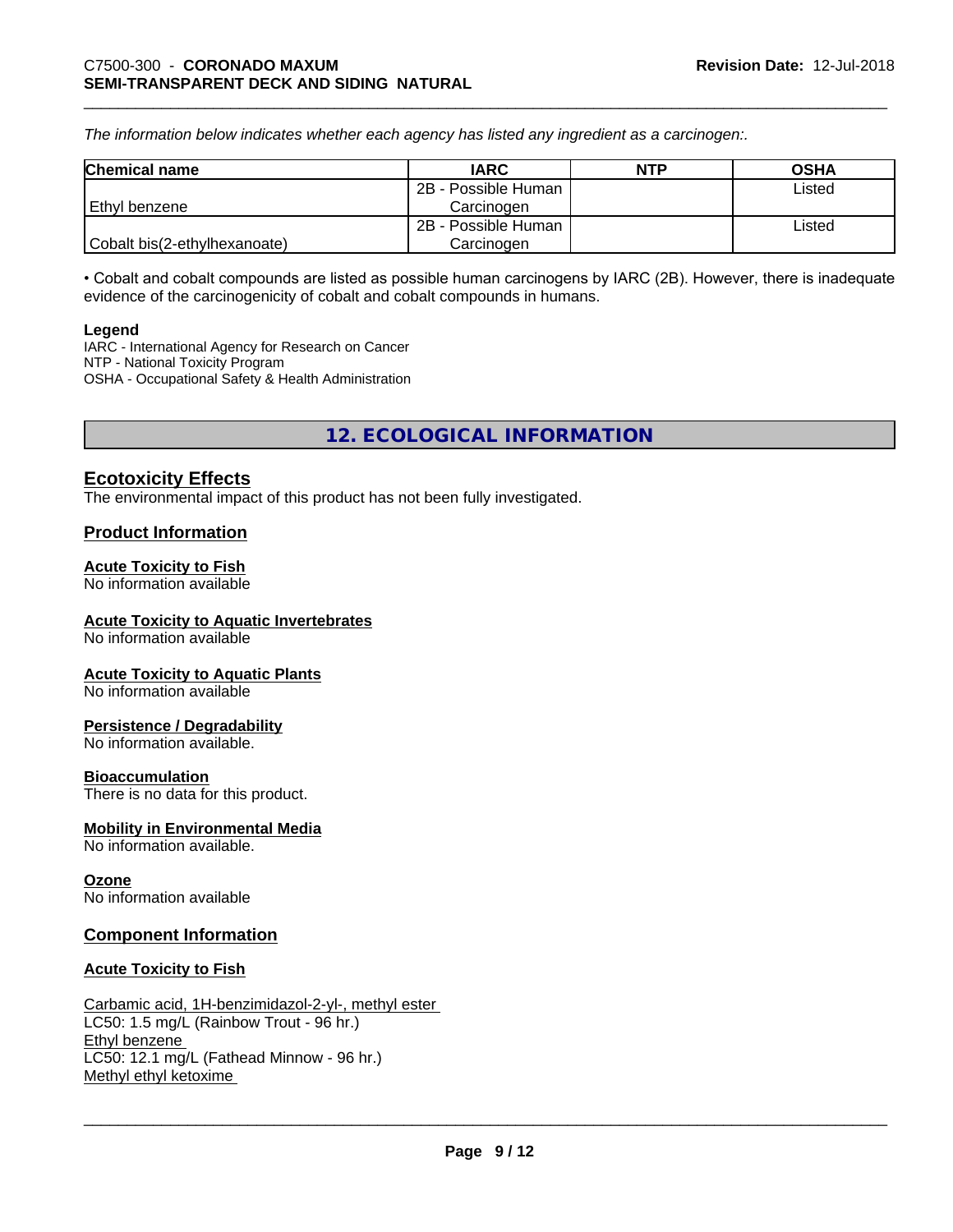LC50: 48 mg/L (Bluegill sunfish - 96 hr.)

# **Acute Toxicity to Aquatic Invertebrates**

Carbamic acid, 1H-benzimidazol-2-yl-, methyl ester LC50: 0.22 mg/L (water flea - 48 hr.) Ethyl benzene EC50: 1.8 mg/L (Daphnia magna - 48 hr.) Methyl ethyl ketoxime EC50: 750 mg/L (Daphnia magna - 48 hr.)

#### **Acute Toxicity to Aquatic Plants**

Ethyl benzene EC50: 4.6 mg/L (Green algae (Scenedesmus subspicatus), 72 hrs.)

|                                | 13. DISPOSAL CONSIDERATIONS                                                                                                                                                                                               |
|--------------------------------|---------------------------------------------------------------------------------------------------------------------------------------------------------------------------------------------------------------------------|
|                                |                                                                                                                                                                                                                           |
| <b>Waste Disposal Method</b>   | Dispose of in accordance with federal, state, and local regulations. Local<br>requirements may vary, consult your sanitation department or state-designated<br>environmental protection agency for more disposal options. |
| <b>Empty Container Warning</b> | Emptied containers may retain product residue. Follow label warnings even after<br>container is emptied. Residual vapors may explode on ignition.                                                                         |

**14. TRANSPORT INFORMATION**

**DOT**

| <b>Proper Shipping Name</b> | <b>PAINT</b>          |
|-----------------------------|-----------------------|
| <b>Hazard class</b>         |                       |
| UN-No.                      | UN1263                |
| <b>Packing Group</b>        | Ш                     |
| <b>Description</b>          | UN1263, PAINT, 3, III |

In the US this material may be reclassified as a Combustible Liquid and is not regulated in containers of less than 119 gallons (450 liters) via surface transportation (refer to 49CFR173.120(b)(2) for further information).

| IMDG / IMO       | Contact the preparer for further information. |
|------------------|-----------------------------------------------|
| <b>ICAO/IATA</b> | Contact the preparer for further information. |

**15. REGULATORY INFORMATION**

# **International Inventories**

| <b>TSCA: United States</b> | Yes - All components are listed or exempt. |
|----------------------------|--------------------------------------------|
| <b>DSL: Canada</b>         | Yes - All components are listed or exempt. |

# **Federal Regulations**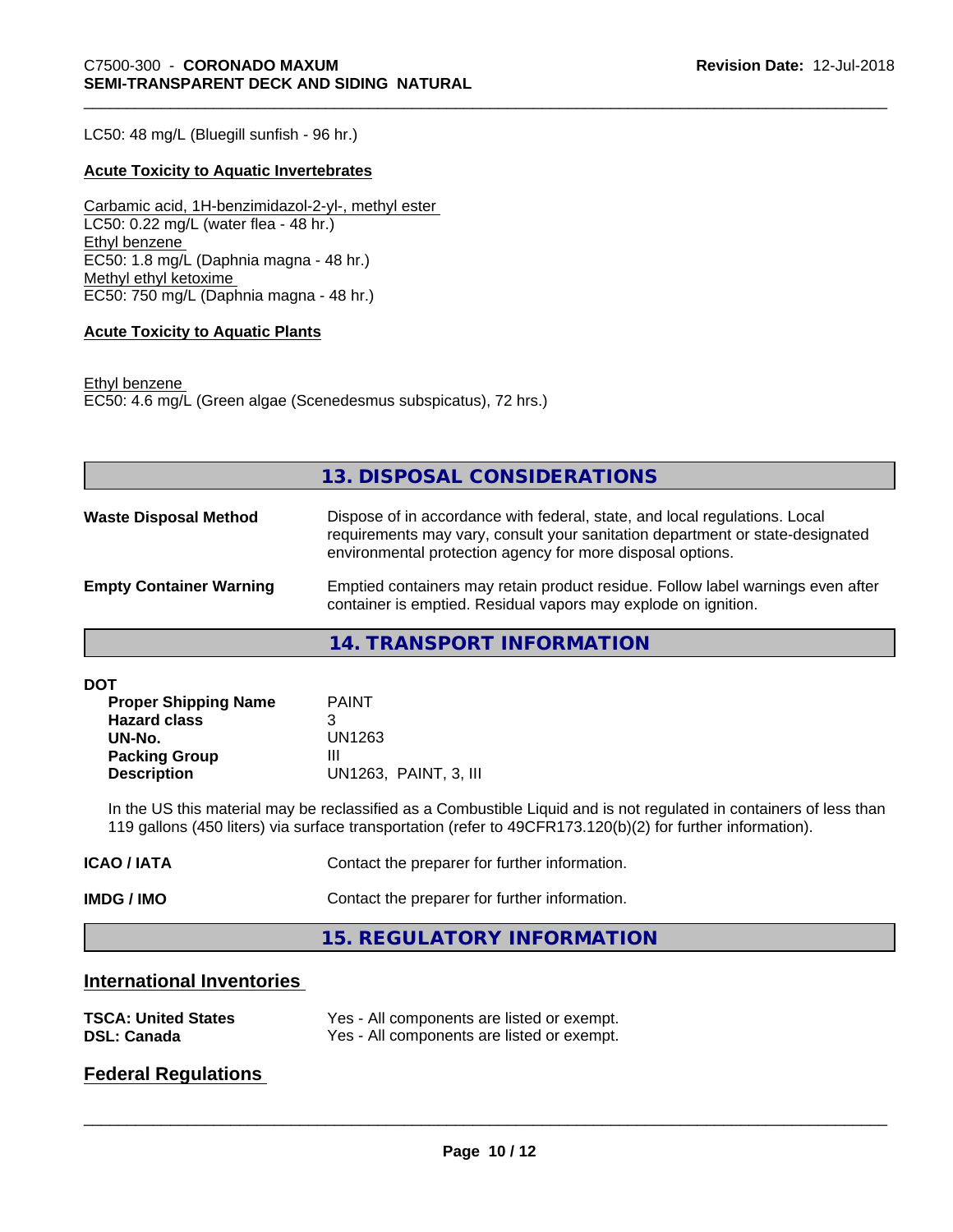# **SARA 311/312 hazardous categorization**

| Acute health hazard               | Yes |
|-----------------------------------|-----|
| Chronic Health Hazard             | Yes |
| Fire hazard                       | Yes |
| Sudden release of pressure hazard | Nο  |
| Reactive Hazard                   | N٥  |

# **SARA 313**

Section 313 of Title III of the Superfund Amendments and Reauthorization Act of 1986 (SARA). This product contains a chemical or chemicals which are subject to the reporting requirements of the Act and Title 40 of the Code of Federal Regulations, Part 372:

| <b>Chemical name</b> | <b>CAS No.</b> | Weight-% | <b>CERCLA/SARA 313</b><br>(de minimis concentration) |
|----------------------|----------------|----------|------------------------------------------------------|
| Zinc borate hydrate  | 138265-88-0    |          |                                                      |
| Ethyl benzene        | 100-41-4       | 0.5      |                                                      |

# **Clean Air Act,Section 112 Hazardous Air Pollutants (HAPs) (see 40 CFR 61)**

This product contains the following HAPs:

| <b>Chemical name</b> | CAS No.  | Weight-% | <b>Hazardous Air Pollutant</b> |
|----------------------|----------|----------|--------------------------------|
| Ethyl benzene        | 100-41-4 | 0.5      | (HAP)<br>Listed                |

# **US State Regulations**

# **California Proposition 65**

**A** WARNING: Cancer and Reproductive Harm– www.P65warnings.ca.gov

# **State Right-to-Know**

| <b>Chemical name</b>                  | <b>Massachusetts</b> | <b>New Jersey</b> | Pennsylvania |
|---------------------------------------|----------------------|-------------------|--------------|
| 4-Chlorobenzotrifluoride              |                      |                   |              |
| Linseed oil                           |                      |                   |              |
| Silica, amorphous                     |                      |                   |              |
| Talc                                  |                      |                   |              |
| Stoddard solvent                      |                      |                   |              |
| Zinc borate hydrate                   |                      |                   |              |
| Carbamic acid, 1H-benzimidazol-2-yl-, |                      |                   |              |
| methyl ester                          |                      |                   |              |

**Legend**

X - Listed

# **16. OTHER INFORMATION**